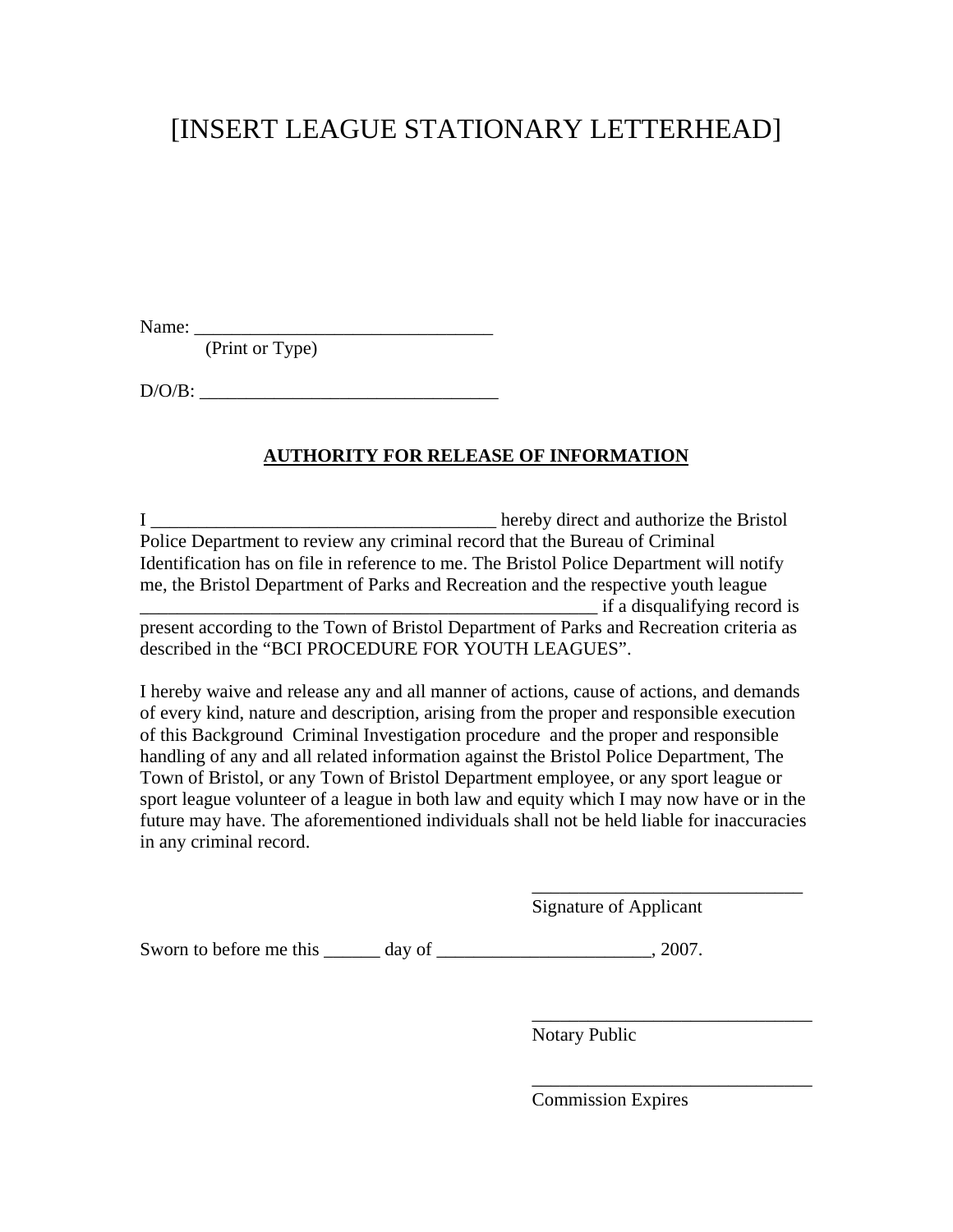# **NOTICE**

#### ALL BCI RECORDS ARE CONFIDENTIAL LAW-ENFORCEMENT DOCMENTS HOWEVER, THESE RECORDS CAN BE RELEASED AS FOLLOWS:

- 1. Two week prior to the beginning of your season, submit to the Bristol Department of Parks and Recreation a list of all coaches, managers, administrators, and volunteers.
- 2. No person will coach (practice or otherwise) until this process has been initiated.

### **BCI FORMS:**

- 1. A signed and notarized release for information.
- 2. A copy of photo identification attached to the release.
- 3. The Bristol Police Department has waved the \$5.00 fee for Bristol Sport Leagues.
- 4. Enclose all completed forms and forward bulk forms to: Bristol Police Department 395 Metacom Ave
	- Bristol RI 02809
- $\triangleright$  The Bristol Police Department will review BCI forms and compare to disqualifying policy. They will send a copy of the processed form (if disqualified) to the individual volunteer with the reason(s) listed.
- $\triangleright$  The Bristol Police Department will give to the Director of Parks and Recreation the name of the person(s) who are disqualified (without reason)
- $\triangleright$  The Director of Parks and Recreation will notify the League President regarding any person who is disqualified.
- $\triangleright$  The League President will notify the person that they are disqualified from participating in the League.

Date: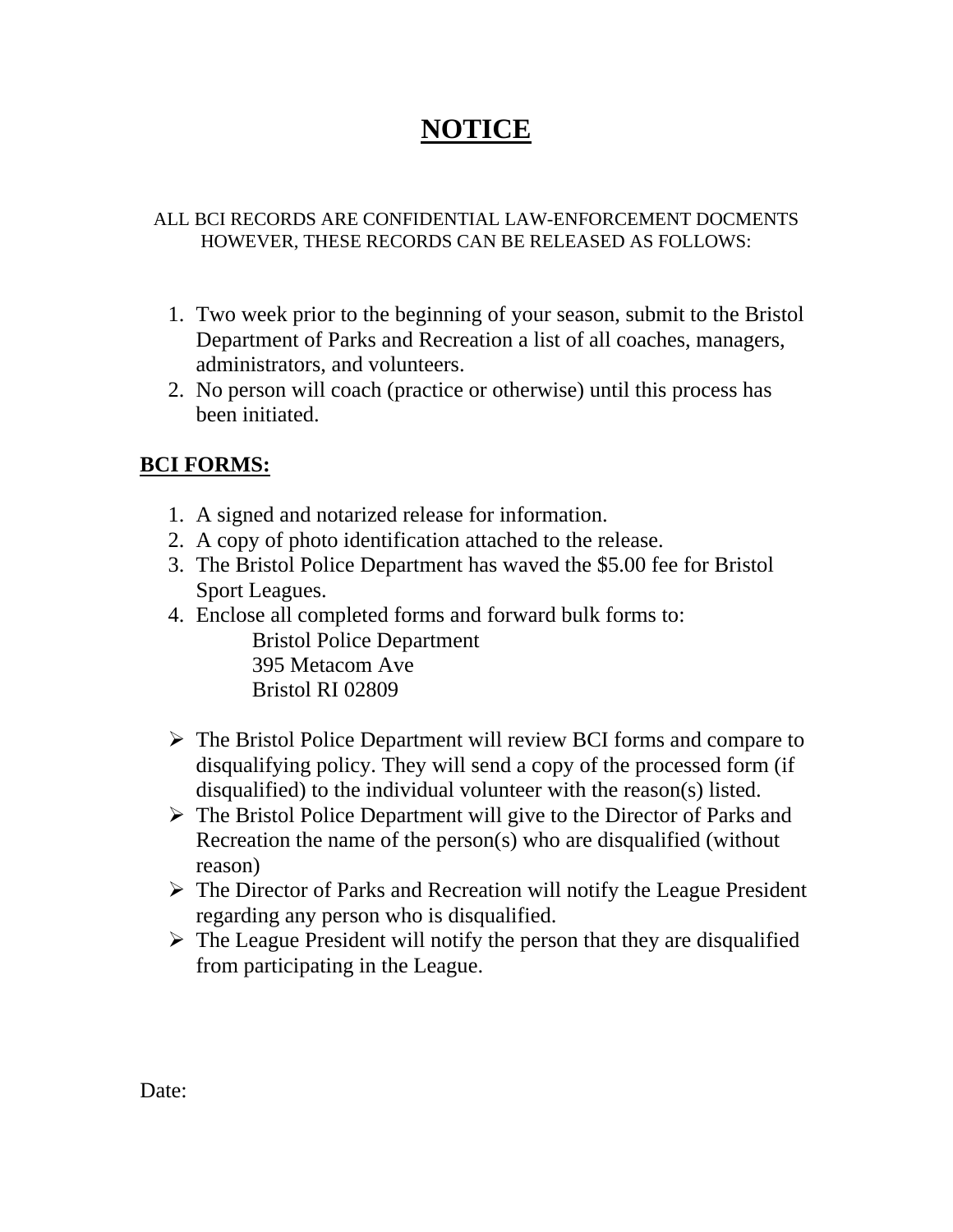To Whom it May Concern

Please be advised a local criminal records check was completed on the following person.

( ) NO RECORDS WERE FOUND

## ( ) RECORD FOUND DISQUALIFYING INFORMATION)

Sincerely,

Steven Contente Sergeant Bristol Police Department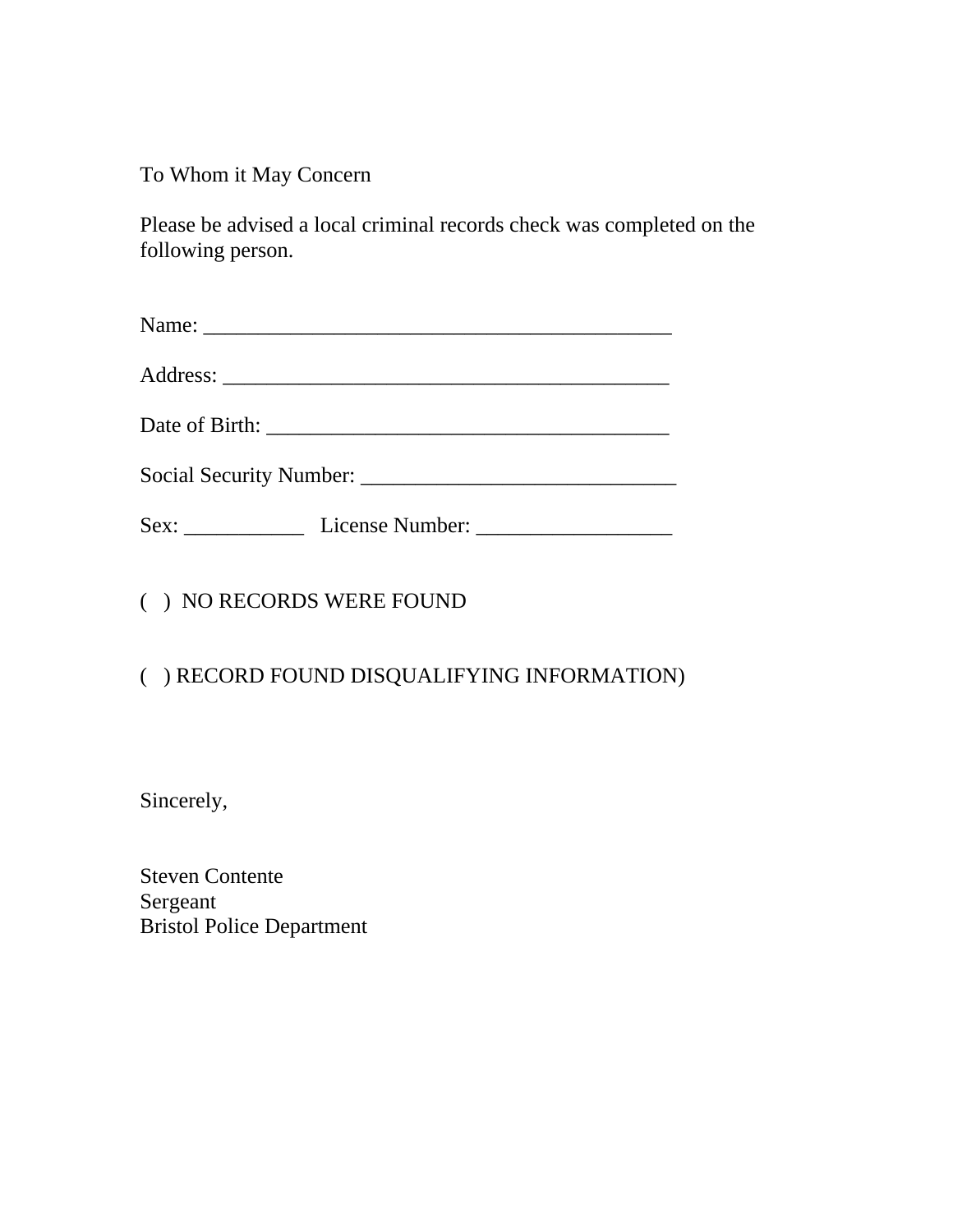## **BCI PROCEDURE FOR YOUTH RECREATIONAL LEAGUES**

 It is the policy of the Bristol Department of Parks and Recreation to require and monitor the implementation of Background Criminal Investigations, BCI checks. These BCI checks are to include all youth leagues in which Town owned facilities, grounds or buildings are used. They are to include, but are not limited to, Bristol Mustangs, Bristol Youth Soccer, and King Philip Little League.

- All Leagues are required to submit, to the Parks and Recreation Director, a list of all coaches and other volunteers, etc. at least two weeks prior to the commencement of the season. This includes, administrators, coaches, assistant coaches, etc.
- A "Authority for Release of Information' Background Criminal Check form, should be filled out and notarized along with photo copy of identification by each volunteer and returned to their respective league.
- The league will submit all forms (in bulk) to the Bristol Police Department for criminal check.
- The Bristol Police Department will make a determination based on the policy written by the Bristol Department of Parks and Recreation and adopted by the Bristol Town Council.
- The Bristol Police Department will forward the disposition of the background check to the individual involved (only if disqualified)
- The Bristol Police Department will forward to the Director of Parks and Recreation any name of a person who does not qualify to be a volunteer according to the policy (without listing reason for disqualification).
- The Director of Parks and Recreation will inform the President of the league regarding any disqualification.
- League President will inform the individual that they are disqualified from the league.
- Coaches and any other volunteers are not permitted to use any Town owned field or facility until a criminal background check has been completed. This includes any practice, games, or meetings in which children are present.